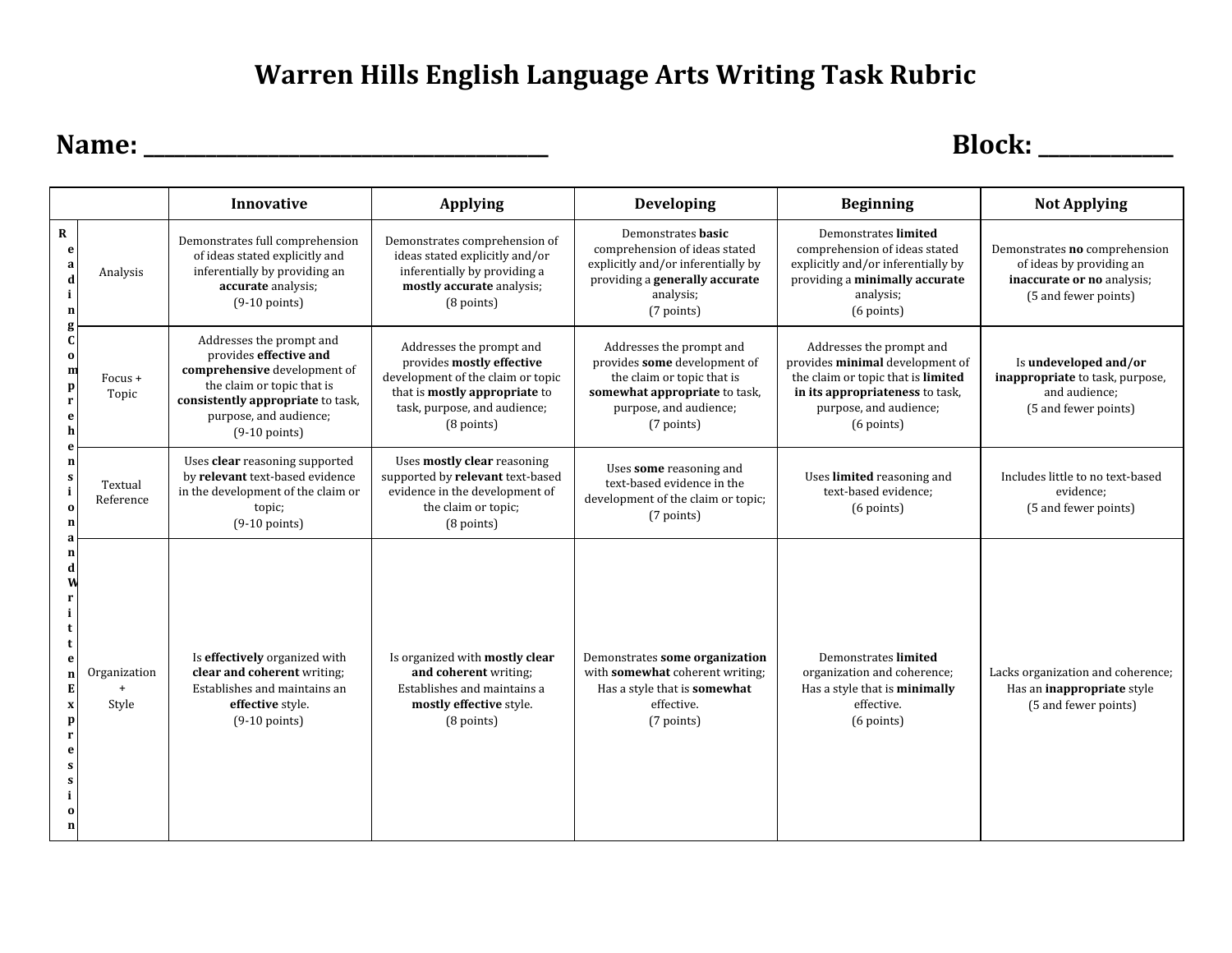| Knowledge<br>of Language<br>and<br>Conventions | The student response to the<br>prompt demonstrates full<br><b>command</b> of the conventions of<br>standard English at an<br>appropriate level of complexity.<br>There may be a few minor errors<br>in mechanics, grammar, and<br>usage, but meaning is clear.<br>$(9-10 \text{ points})$ | The student response to the<br>prompt demonstrates full<br><b>command</b> of the conventions of<br>standard English at an<br>appropriate level of complexity.<br>There may be a few minor errors<br>in mechanics, grammar, and<br>usage, but meaning is clear.<br>$(8$ points) | The student response to the<br>prompt demonstrates some<br><b>command</b> of the conventions of<br>standard English at an<br>appropriate level of complexity.<br>There <b>may</b> be errors in<br>mechanics, grammar, and usage,<br>that occasionally impede<br>understanding, but the meaning<br>is generally clear.<br>(7 points) | The student response to the<br>prompt demonstrates limited<br>command of the conventions of<br>standard English at an<br>appropriate level of complexity.<br>There <b>may</b> be errors in<br>mechanics, grammar, and usage,<br>that <b>often</b> impede<br>understanding.<br>$(6 \text{ points})$ | The student response to the<br>prompt does not demonstrate<br><b>command</b> of the conventions of<br>standard English at the<br>appropriate level of complexity.<br><b>Frequent and varied errors in</b><br>mechanics, grammar, and usage<br>impede understanding.<br>(5 and fewer points) |
|------------------------------------------------|-------------------------------------------------------------------------------------------------------------------------------------------------------------------------------------------------------------------------------------------------------------------------------------------|--------------------------------------------------------------------------------------------------------------------------------------------------------------------------------------------------------------------------------------------------------------------------------|-------------------------------------------------------------------------------------------------------------------------------------------------------------------------------------------------------------------------------------------------------------------------------------------------------------------------------------|----------------------------------------------------------------------------------------------------------------------------------------------------------------------------------------------------------------------------------------------------------------------------------------------------|---------------------------------------------------------------------------------------------------------------------------------------------------------------------------------------------------------------------------------------------------------------------------------------------|
|------------------------------------------------|-------------------------------------------------------------------------------------------------------------------------------------------------------------------------------------------------------------------------------------------------------------------------------------------|--------------------------------------------------------------------------------------------------------------------------------------------------------------------------------------------------------------------------------------------------------------------------------|-------------------------------------------------------------------------------------------------------------------------------------------------------------------------------------------------------------------------------------------------------------------------------------------------------------------------------------|----------------------------------------------------------------------------------------------------------------------------------------------------------------------------------------------------------------------------------------------------------------------------------------------------|---------------------------------------------------------------------------------------------------------------------------------------------------------------------------------------------------------------------------------------------------------------------------------------------|

Total Score: \_\_\_\_\_\_\_/50